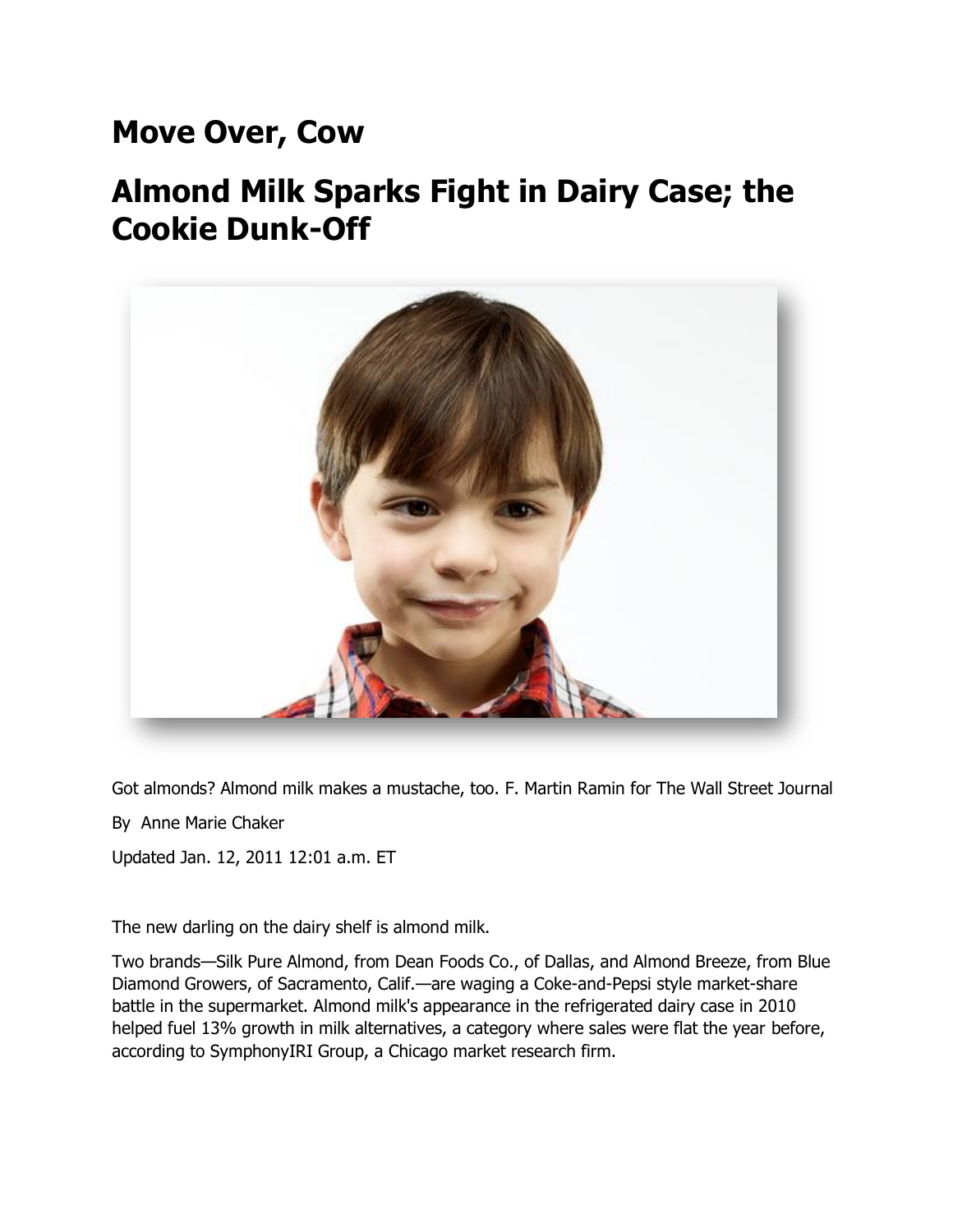#### **Coke vs. Pepsi**

Almond Breeze, from Blue Diamond Growers, and Silk Pure Almond, from Dean Foods Co., are battling it out in the dairy case.

F. Martin Ramin for The Wall Street Journal





Dean Foods (Silk)

Milk alternatives—creamy liquids derived from non-dairy sources—are on the rise, especially in households where people are lactose-intolerant or dairy-allergic. The food industry is quickly ramping up the options, offering milks derived from soybeans, rice, coconut, hazelnuts and even hemp. The sales growth follows decades of slow, steady decline in consumption of cow's milk in the U.S.

Almond milk has shot up from nowhere, appealing to shoppers like Tammy Wade, of Calvin, Okla., who first tried it about a year ago as part of an effort to eliminate dairy products from her diet. When she and her husband go grocery shopping, they often have to visit three different supermarkets to find it.

"A lot of times we find it's totally gone off the shelf," she says. "We try to buy it two at a time." They like to add almond milk to breakfast cereal and coffee, and they use it to make everything from mashed potatoes to chocolate cake.

Barry Lovelace, a fitness trainer and owner of a gym in Allentown, Pa., sometimes has difficulty finding almond milk in stores, and so he loads up when he can. He and his wife go through as many as six half-gallon containers a week. "It is such a hot item now," Mr. Lovelace says. "We will buy three vanilla and three chocolate at a time, as long as they have it."

Almond milk is made when roasted almonds are crushed to make almond butter, then mixed with water plus vitamins, stabilizers and, in some cases, a sweetener, such as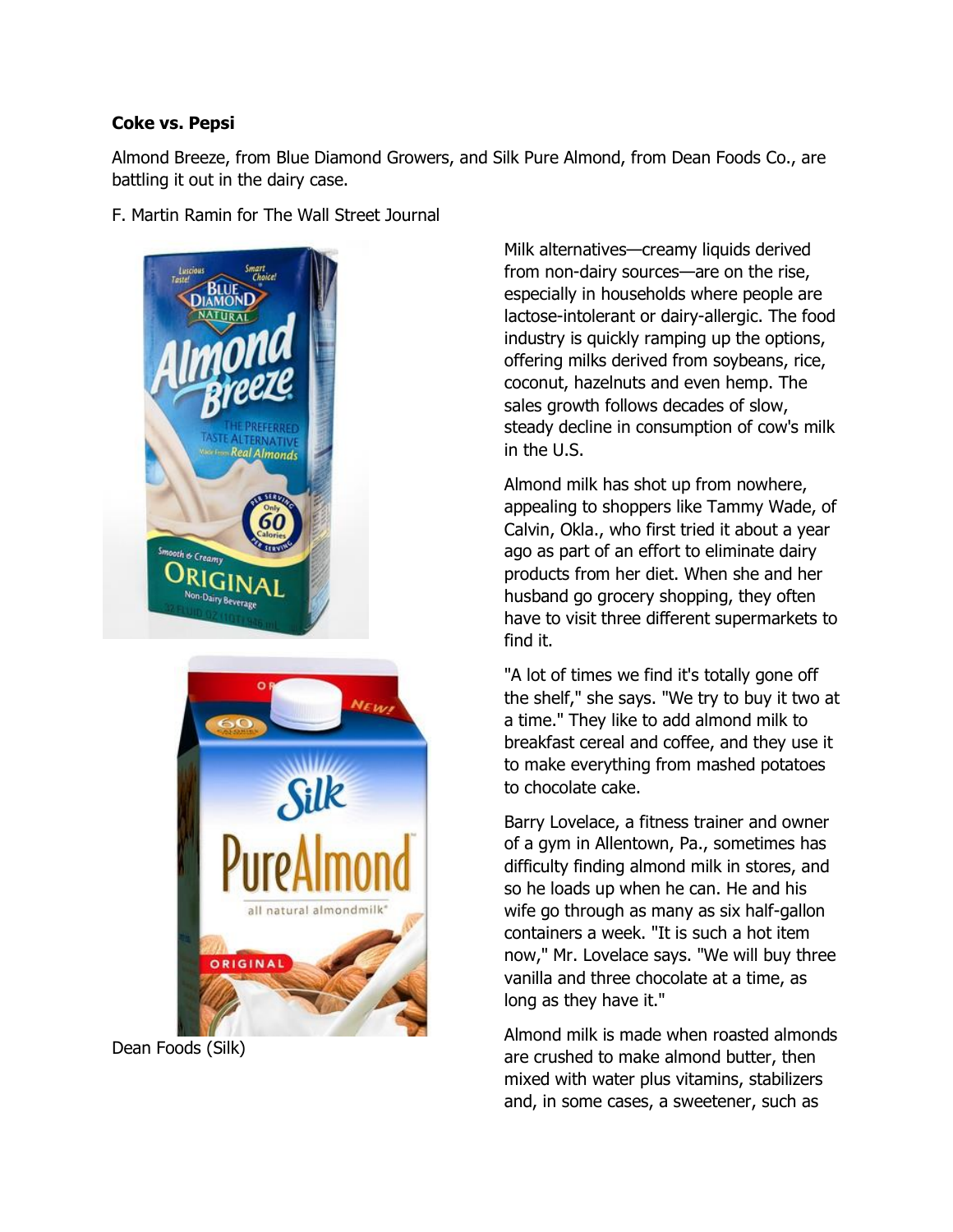evaporated cane juice. Compared with other alternatives, almond milk is especially low in calories: A cup of original-formula Silk Pure Almond contains 60 calories, compared with 90 calories for a cup of original-formula Silk soymilk and 130 calories for a cup of 2% milk. "It tastes incredible," says Mr. Lovelace, who used to drink rice milk and soymilk.

Consumers are paying premium prices for almond milk, in contrast to regular milk where grocers often cut prices, sometimes below their own cost, to lure shoppers. And dairy beverage consumption has been in a slow and steady decline in recent decades, with the average consumer drinking 20.8 gallons of cow's milk in 2008, down from 24.3 in 1994, according to the U.S. Agriculture Department.

Milk substitutes are tiny compared with the estimated \$13 billion in retail sales of regular milk. Lower calorie and fat profiles are helping sales of some substitutes, as is the increasing attention to dairy allergies and vegan lifestyles.

Almond milk may also be able to draw consumers who drink the most established milk alternative, soymilk. Soy contains estrogen-like chemicals, called phytoestrogens, and heightened exposure to estrogen has been linked with increased risk of breast cancer. Researchers haven't established a direct correlation between phytoestrogens and breast cancer, and some studies even point to the possibility that soy-based phytoestrogens may decrease breast cancer formation, says Barbour S. Warren, breast cancer research associate at Cornell University. Still, given the uncertainty, Dr. Warren says women should consume soy-based foods in moderation.

#### **Many Milk Mustaches**



F. Martin Ramin for The Wall Street Journal **Soy Milk**



F. Martin Ramin for The Wall Street Journal

## **Rice Milk**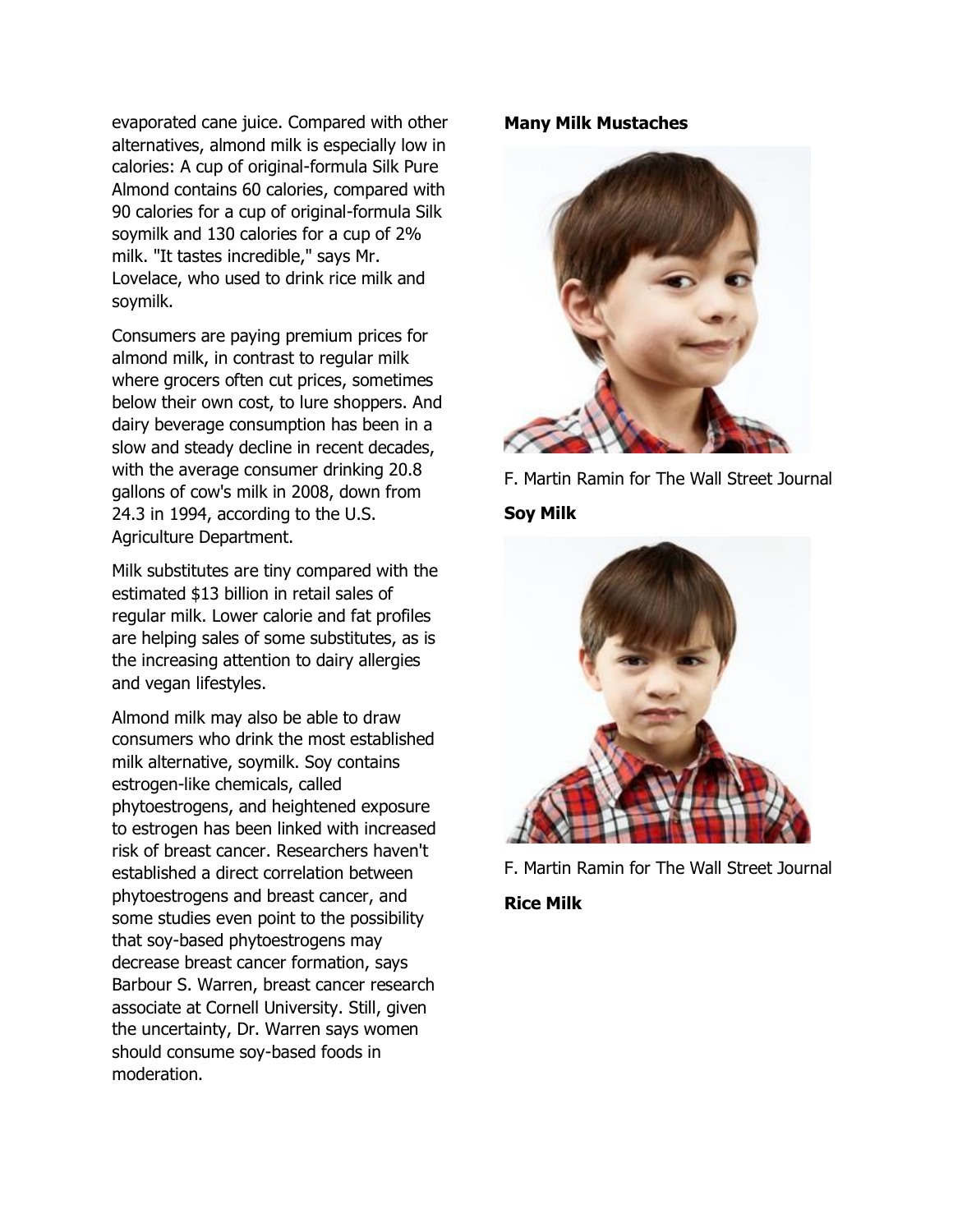

F. Martin Ramin for The Wall Street Journal

## **Coconut Milk**



F. Martin Ramin for The Wall Street Journal

## **2% Cow's Milk**

Almond milk in shelf-stable packages has been around since at least the late 1990s, when low-fat foods were in vogue and nuts were perceived as high in fat. Then, almond milk had a low consumer profile, but sales picked up in 2003 as low-carb eating became fashionable and snacking on nuts was encouraged.

Still, until almond milk was sold alongside traditional milk in the refrigerator case, "we knew our opportunity was limited," says John O'Shaughnessy, general manager of the consumer products division at Blue Diamond.

That's what happened by the end of 2009. The resulting consumer demand has surprised many supermarket chains, which normally track every nuance of consumer purchasing. Wegmans Food Markets Inc., headquartered in Rochester, N.Y., began stocking refrigerated almond milk last March. "It is outpacing the growth of every other non-dairy milk alternative we sell," says spokeswoman Jo Natale.

[Whole Foods Market](http://quotes.wsj.com/WFMI), of Austin, Texas, rolled out its own private-label organic refrigerated almond milk to stores in August. Errol Schweizer, senior global grocery coordinator says almond milk and coconut milk are both strong sellers. "The growth on both has been really surprising," he says.

Among the top 20 brands in the milk substitutes category, Almond Breeze and Silk Pure Almond currently rank fourth and fifth respectively, according to SymphonyIRI, which tracks food sales at major retail chains, except Wal-Mart. "The beauty of the almond milk category is that almonds are so familiar to consumers, and there's an expectation of great taste there," says Brooke Hansen, Silk brand manager. Silk Pure Almond's success is all the more striking during a period of subdued consumer spending. "It's a more challenging time for consumers to take risks" and try new products, she says.

Blue Diamond Growers began testing Almond Breeze in late 2008 in Florida markets with large Hispanic populations, a group with higher-than-average incidence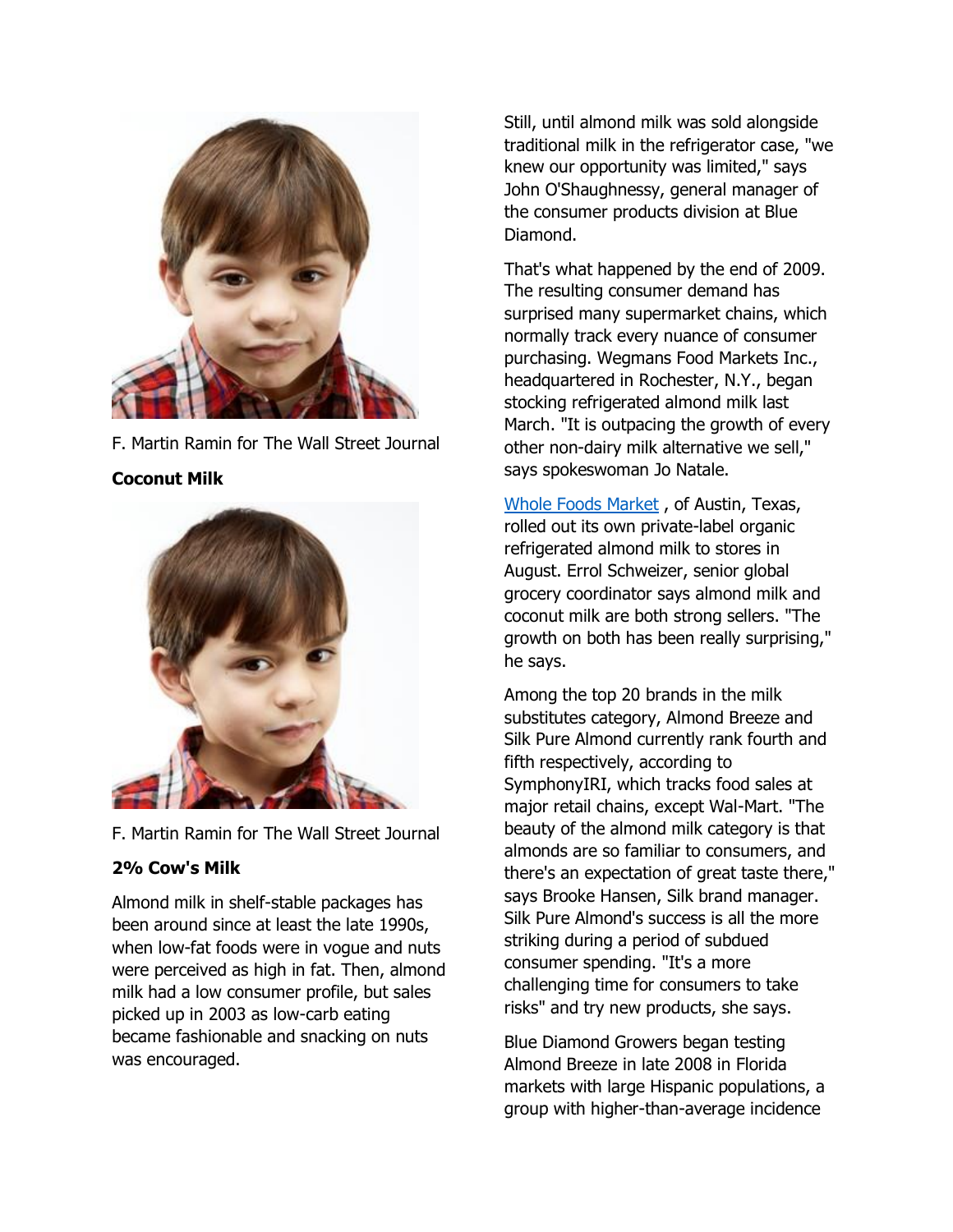of lactose intolerance. "It went gangbusters," Mr. O'Shaughnessy says. Encouraged, Blue Diamond rolled out Almond Breeze nationally in 2009 and today it is in more than 90% of U.S. grocery stores, Blue Diamond says.

By January 2010 there was a new refrigerated almond milk entrant—from Silk, a brand already known for soymilk. In March, it kicked off an advertising and promotion campaign, including TV and print ads and coupons offering 55 cents off a half-gallon of Silk Pure Almond. Sales were soon nipping at the heels of Almond Breeze, hitting \$47.1 million in 2010, compared with \$57.8 million for Almond Breeze, SymphonyIRI says.

Ever since, couponing and discounting has been fast and furious in a race to win new customers and build brand loyalty. "It's a dog fight," Mr. O'Shaughnessy says. If a customer buys some Silk Pure Almond, she may receive a coupon for Almond Breeze at checkout, he says.

Silk is already looking at the next potential milk alternative: This month, it has launched coconut milk in the refrigerated section of supermarkets and grocery stores nationwide. "We have high hopes," says Brooke Hansen, Silk brand manager.

None of this has escaped the notice of the dairy industry. Last spring, the Arlington, Va.-based National Milk Producers Federation, which lobbies for dairy farmers, wrote a letter to the Food and Drug Administration asking for a crackdown on use of the word "milk" on dairy alternatives.

In the letter, the federation president, Jerry Kozak, called almond milk and other alternatives "plant-derived imitation products." The letter says the products aren't as nutritious as cow's milk because

they don't typically contain as much calcium naturally, but instead are calcium-fortified, and the body may not absorb as much of it.

"Soymilk is not an imitation," says Nancy Chapman, executive director of the Soyfoods Association of North America. "It has been used intentionally for hundreds of years" in cultures where dairy products aren't typically consumed.

Andrea Giancoli, spokeswoman for the American Dietetic Association, says while the body may absorb less calcium from a fortified product, it still absorbs "a substantial amount." "The difference is usually not enough to change your dietary choice," she says. She advises consumers shake the carton of a milk alternative well before drinking, because calcium can settle at the bottom.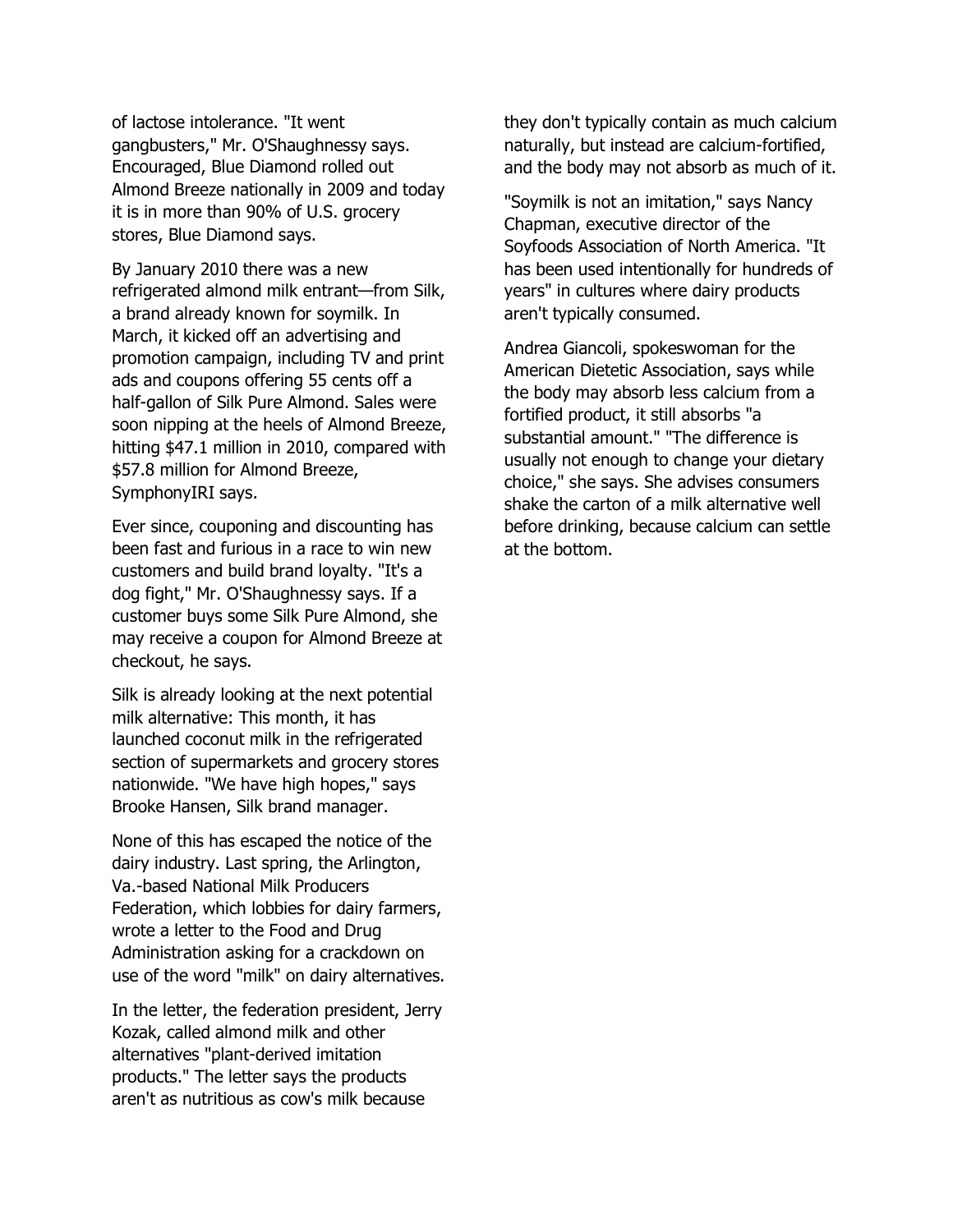## **Who's the Milkiest of Them All?**

Based on a one-cup serving.



#### **Almond Milk\***

Calories: 60

Fat: 2.5 grams

Sugar: 7 grams

Vitamin D and Calcium: 25% and 30%\*\*

Taste: Pleasantly sweet and nutty; nice almond notes

In Coffee: Smells great. Turns ordinary coffee into almond coffee.

On Cereal: Oh yes. Enhances but doesn't overpower a bowl of raisin bran.

Dunking Cookies: A sweet-on-sweet experience. Improved the cookie by adding the flavor of a nut.

Price\*\*\*: \$1.80 for 32 ounces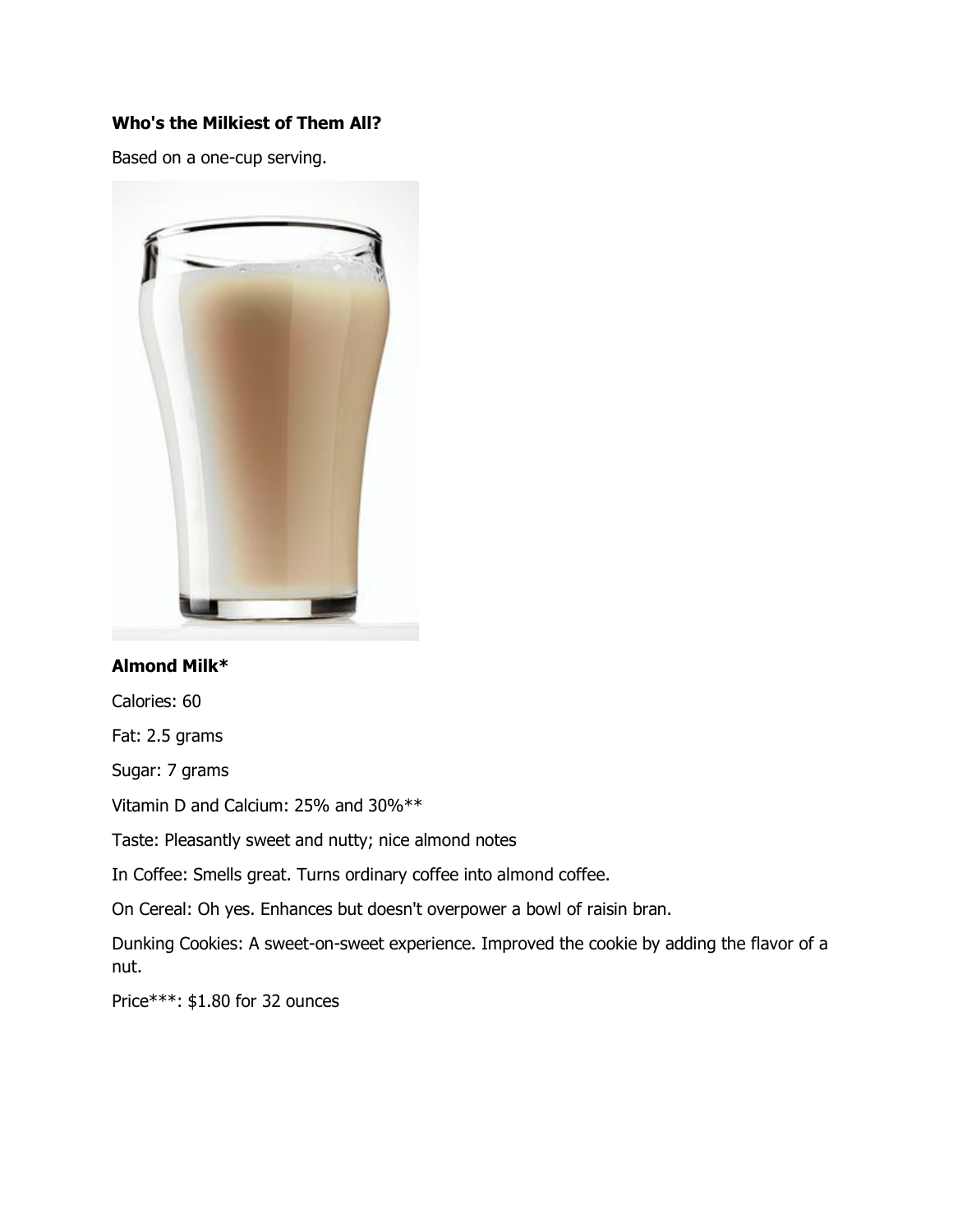

## **Soy Milk\***

Calories: 90 Fat: 3.5 grams Sugar: 6 grams Vitamin D and Calcium: 30% and 30%\*\* Taste: Slightly sweet with a slightly bitter, some say 'beany,' aftertaste In Coffee: Very close to cow's milk, with similar taste and heft. On Cereal: Dark-beige color makes it a tough sell for kids. Dunking Cookies: An above-average cookie foil, close to cow's milk. Not too sweet. Price\*\*\*: \$1.90 for 32 ounces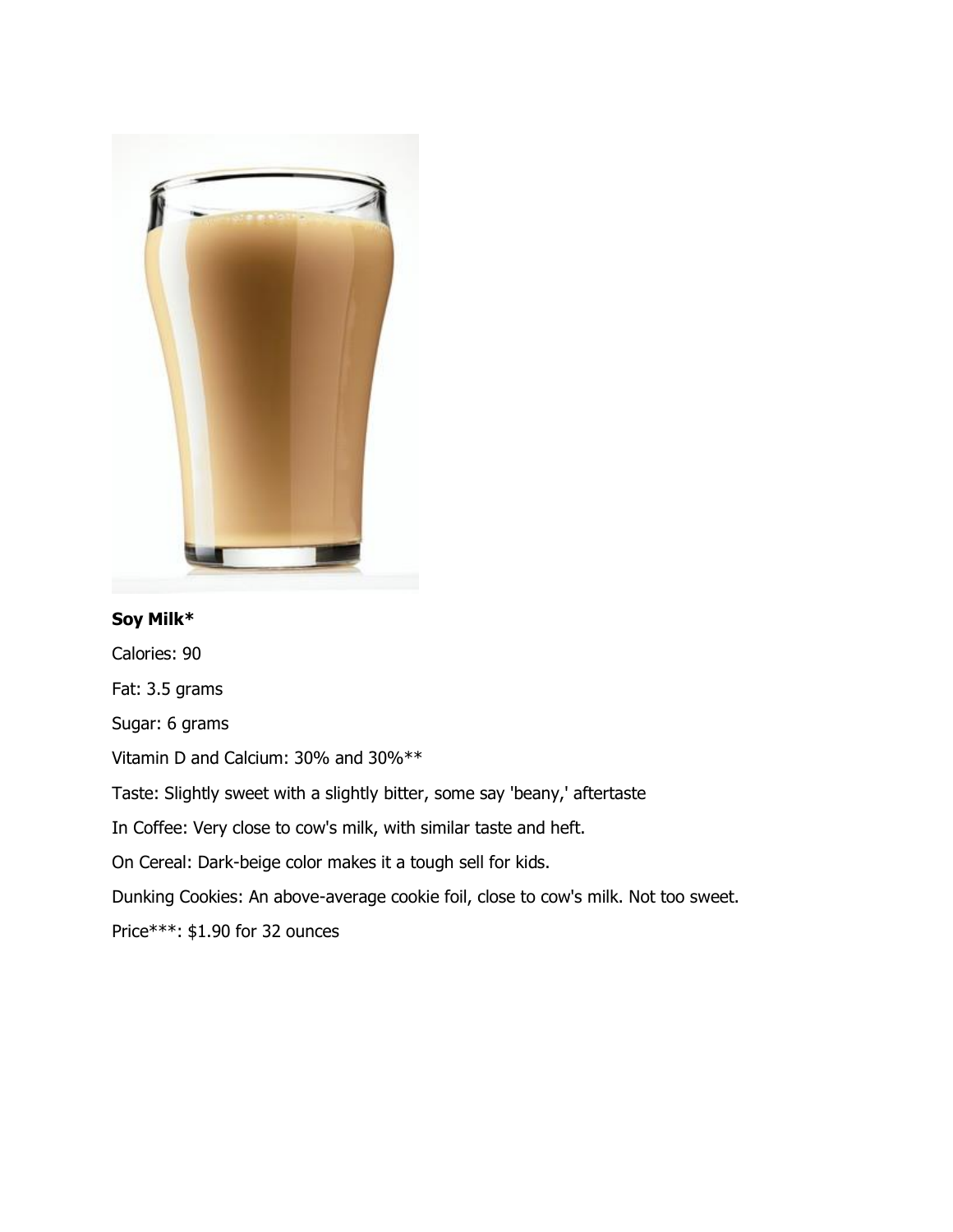

#### **Rice Milk\***

Calories: 120

Fat: 2.5 grams

Sugar: 10 grams

Vitamin D and Calcium: 25% and 30%\*\*

Taste: Pleasantly fragrant if a bit watery and sweet, with clear rice notes

In Coffee: Didn't quite hold its own against the coffee. Not very creamy.

On Cereal: Had a look and taste similar to skim cow's milk, added a not-unpleasant starchy note.

Dunking Cookies: Absorbed quickly, making for a soggy cookie.

Price\*\*\*: \$2.99 for 32 ounces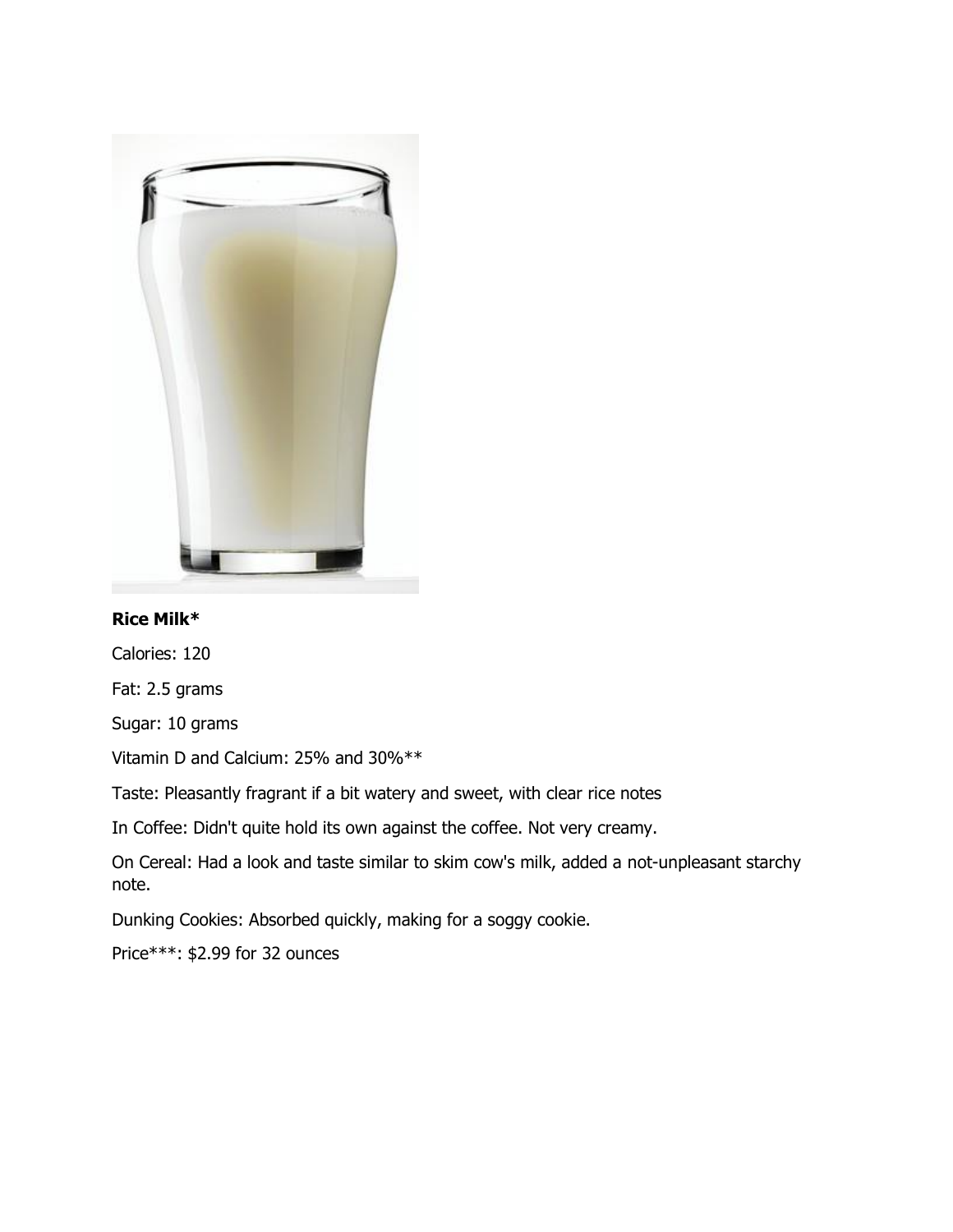

#### **Coconut Milk\***

Calories: 80

Fat: 5 grams

Sugar: 6 grams

Vitamin D and Calcium: 30% and 10%\*\*

Taste: Strong coconut notes with a dairy-like tang. 'Tastes like coconut yogurt,' one taster said.

With Coffee: Seemed to separate, leaving a bit of a sheen on top. Not recommended.

On Cereal: Adhered well to flakes, but the thicker texture and tart flavor didn't marry well with raisin bran.

Dunking Cookies: Interesting flavor combination.

Price\*\*\*: \$2.55 for 32 ounces